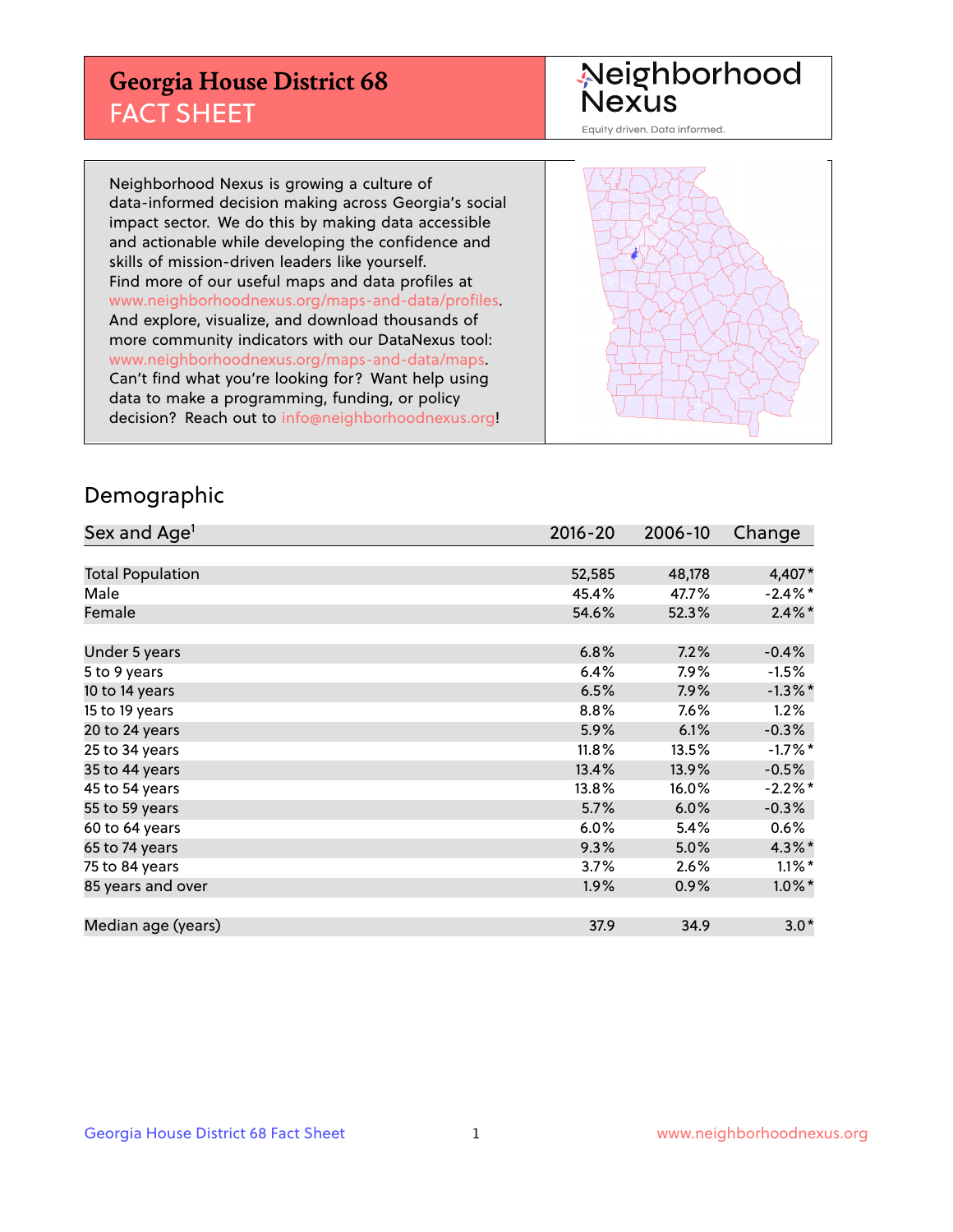## Demographic, continued...

| Race <sup>2</sup>                                            | $2016 - 20$    | 2006-10        | Change      |
|--------------------------------------------------------------|----------------|----------------|-------------|
| <b>Total population</b>                                      | 52,585         | 48,178         | 4,407*      |
| One race                                                     | 96.7%          | 99.1%          | $-2.5%$ *   |
| White                                                        | 36.8%          | 45.1%          | $-8.2\%$ *  |
| <b>Black or African American</b>                             | 54.0%          | 48.2%          | $5.8\%$ *   |
| American Indian and Alaska Native                            | 0.0%           | 0.2%           | $-0.2%$     |
| Asian                                                        | 2.7%           | 2.6%           | 0.1%        |
| Native Hawaiian and Other Pacific Islander                   | 0.2%           | 0.0%           | 0.1%        |
| Some other race                                              | 2.9%           | 3.0%           | $-0.1%$     |
| Two or more races                                            | 3.3%           | 0.9%           | $2.5%$ *    |
| Race alone or in combination with other race(s) <sup>3</sup> | $2016 - 20$    | 2006-10        | Change      |
| Total population                                             | 52,585         | 48,178         | 4,407*      |
| White                                                        | 39.9%          | 45.7%          | $-5.8\%$ *  |
| <b>Black or African American</b>                             | 55.2%          | 48.7%          | $6.5%$ *    |
| American Indian and Alaska Native                            | 0.6%           | 0.5%           | 0.1%        |
| Asian                                                        | 3.3%           | 2.8%           | 0.5%        |
| Native Hawaiian and Other Pacific Islander                   | 0.3%           | 0.1%           | 0.1%        |
| Some other race                                              | 4.2%           | 3.1%           | 1.1%        |
| Hispanic or Latino and Race <sup>4</sup>                     | $2016 - 20$    | 2006-10        | Change      |
| <b>Total population</b>                                      | 52,585         | 48,178         | 4,407*      |
| Hispanic or Latino (of any race)                             | 7.4%           | 6.3%           | 1.1%        |
| Not Hispanic or Latino                                       | 92.6%          | 93.7%          | $-1.1\%$ *  |
| White alone                                                  | 33.0%          | 42.1%          | $-9.1\%$ *  |
| <b>Black or African American alone</b>                       | 53.7%          | 47.8%          | 5.9%*       |
| American Indian and Alaska Native alone                      | 0.0%           | 0.2%           | $-0.2%$     |
| Asian alone                                                  | 2.6%           | 2.5%           | 0.1%        |
| Native Hawaiian and Other Pacific Islander alone             | 0.1%           | 0.0%           | 0.1%        |
| Some other race alone                                        | 1.2%           | 0.3%           | $0.8\%$ *   |
| Two or more races                                            | 2.0%           | 0.7%           | $1.3\%$ *   |
| U.S. Citizenship Status <sup>5</sup>                         | $2016 - 20$    | 2006-10        | Change      |
|                                                              |                |                |             |
| Foreign-born population<br>Naturalized U.S. citizen          | 4,920<br>46.4% | 4,159<br>42.5% | 761<br>4.0% |
|                                                              |                |                |             |
| Not a U.S. citizen                                           | 53.6%          | 57.5%          | $-4.0%$     |
| Citizen, Voting Age Population <sup>6</sup>                  | $2016 - 20$    | 2006-10        | Change      |
| Citizen, 18 and over population                              | 36,834         | 32,377         | 4,457*      |
| Male                                                         | 44.7%          | 45.4%          | $-0.7%$     |
| Female                                                       | 55.3%          | 54.6%          | 0.7%        |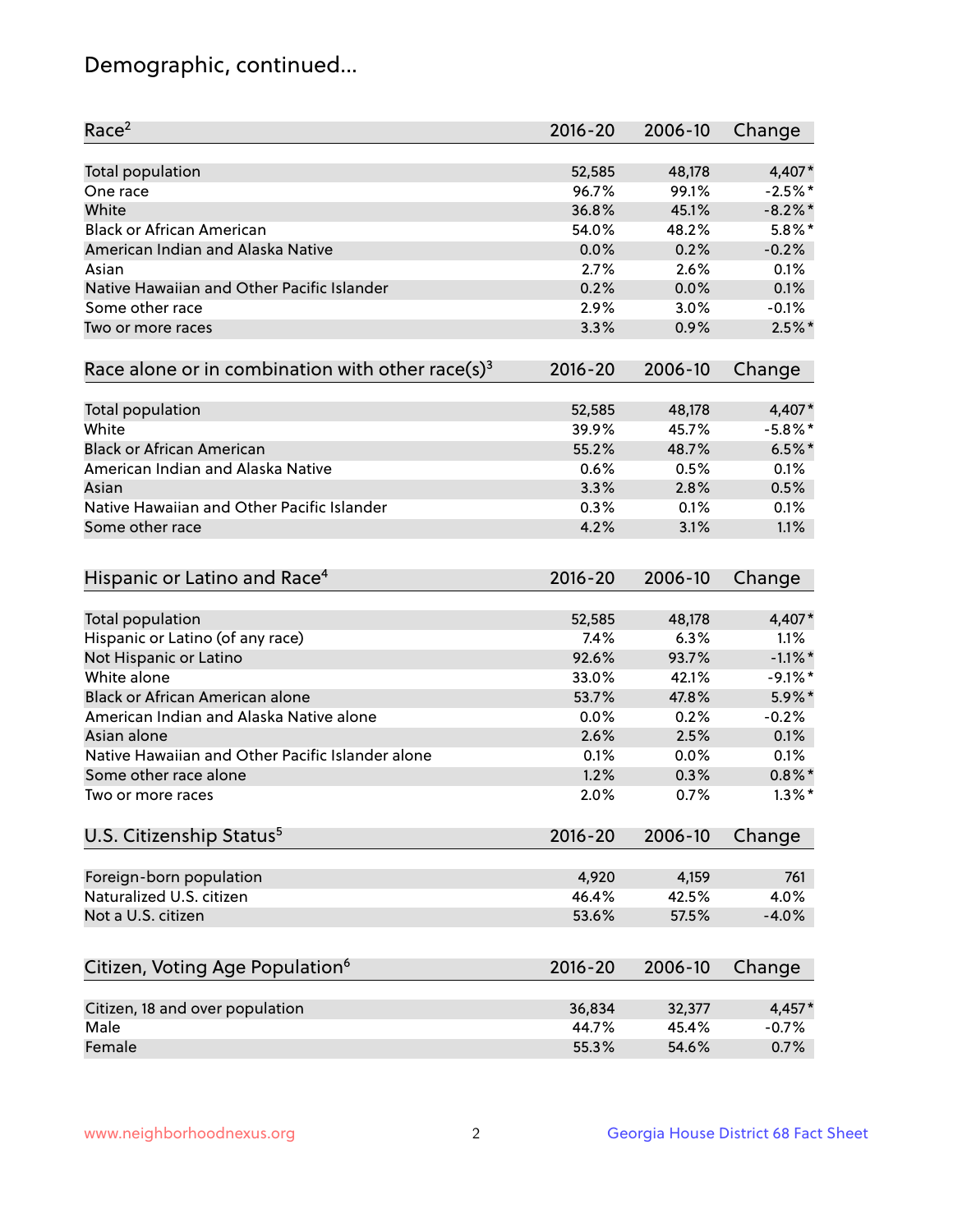#### Economic

| Income <sup>7</sup>                                 | $2016 - 20$ | 2006-10 | Change     |
|-----------------------------------------------------|-------------|---------|------------|
|                                                     |             |         |            |
| All households                                      | 20,033      | 17,431  | $2,602*$   |
| Less than \$10,000                                  | 4.1%        | 6.3%    | $-2.1\%$ * |
| \$10,000 to \$14,999                                | 3.9%        | 3.0%    | 0.8%       |
| \$15,000 to \$24,999                                | 6.8%        | 8.3%    | $-1.5%$    |
| \$25,000 to \$34,999                                | 9.4%        | 9.3%    | 0.1%       |
| \$35,000 to \$49,999                                | 11.7%       | 15.4%   | $-3.7\%$ * |
| \$50,000 to \$74,999                                | 18.1%       | 16.6%   | 1.5%       |
| \$75,000 to \$99,999                                | 13.4%       | 12.3%   | 1.1%       |
| \$100,000 to \$149,999                              | 14.6%       | 16.2%   | $-1.5%$    |
| \$150,000 to \$199,999                              | 8.1%        | 6.7%    | 1.4%       |
| \$200,000 or more                                   | 9.8%        | 5.8%    | $3.9\%$ *  |
| Median household income (dollars)                   | 69,278      | 59,932  | 9,346*     |
| Mean household income (dollars)                     | 96,768      | 83,032  | 13,736*    |
| With earnings                                       | 79.7%       | 85.4%   | $-5.7\%$ * |
| Mean earnings (dollars)                             | 96,276      | 80,693  | 15,584*    |
| <b>With Social Security</b>                         | 27.7%       | 19.7%   | $8.0\%$ *  |
| Mean Social Security income (dollars)               | 20,660      | 16,613  | 4,047*     |
| With retirement income                              | 25.3%       | 17.9%   | $7.4\%$ *  |
| Mean retirement income (dollars)                    | 28,973      | 28,591  | 381        |
| With Supplemental Security Income                   | 4.7%        | 2.7%    | $2.1\%$ *  |
| Mean Supplemental Security Income (dollars)         | 6,590       | 8,236   | $-1,646$   |
| With cash public assistance income                  | 1.4%        | 0.9%    | 0.5%       |
| Mean cash public assistance income (dollars)        | 577         | 4,664   | $-4,087$   |
| With Food Stamp/SNAP benefits in the past 12 months | 10.8%       | 9.1%    | 1.7%       |
|                                                     |             |         |            |
| Families                                            | 13,418      | 12,913  | 506        |
| Less than \$10,000                                  | 2.1%        | 5.0%    | $-2.9%$ *  |
| \$10,000 to \$14,999                                | 2.0%        | 2.1%    | $-0.2%$    |
| \$15,000 to \$24,999                                | 3.8%        | 5.6%    | $-1.9%$    |
| \$25,000 to \$34,999                                | 5.9%        | 7.8%    | $-1.9%$    |
| \$35,000 to \$49,999                                | 10.1%       | 13.5%   | $-3.3\%$ * |
| \$50,000 to \$74,999                                | 19.1%       | 16.8%   | 2.3%       |
| \$75,000 to \$99,999                                | 13.5%       | 13.7%   | $-0.2%$    |
| \$100,000 to \$149,999                              | 18.9%       | 19.4%   | $-0.6%$    |
| \$150,000 to \$199,999                              | 10.7%       | 8.6%    | $2.1\%$ *  |
| \$200,000 or more                                   | 13.9%       | 7.5%    | $6.4\%$ *  |
| Median family income (dollars)                      | 87,900      | 73,714  | 14,186*    |
| Mean family income (dollars)                        | 118,152     | 95,535  | 22,617*    |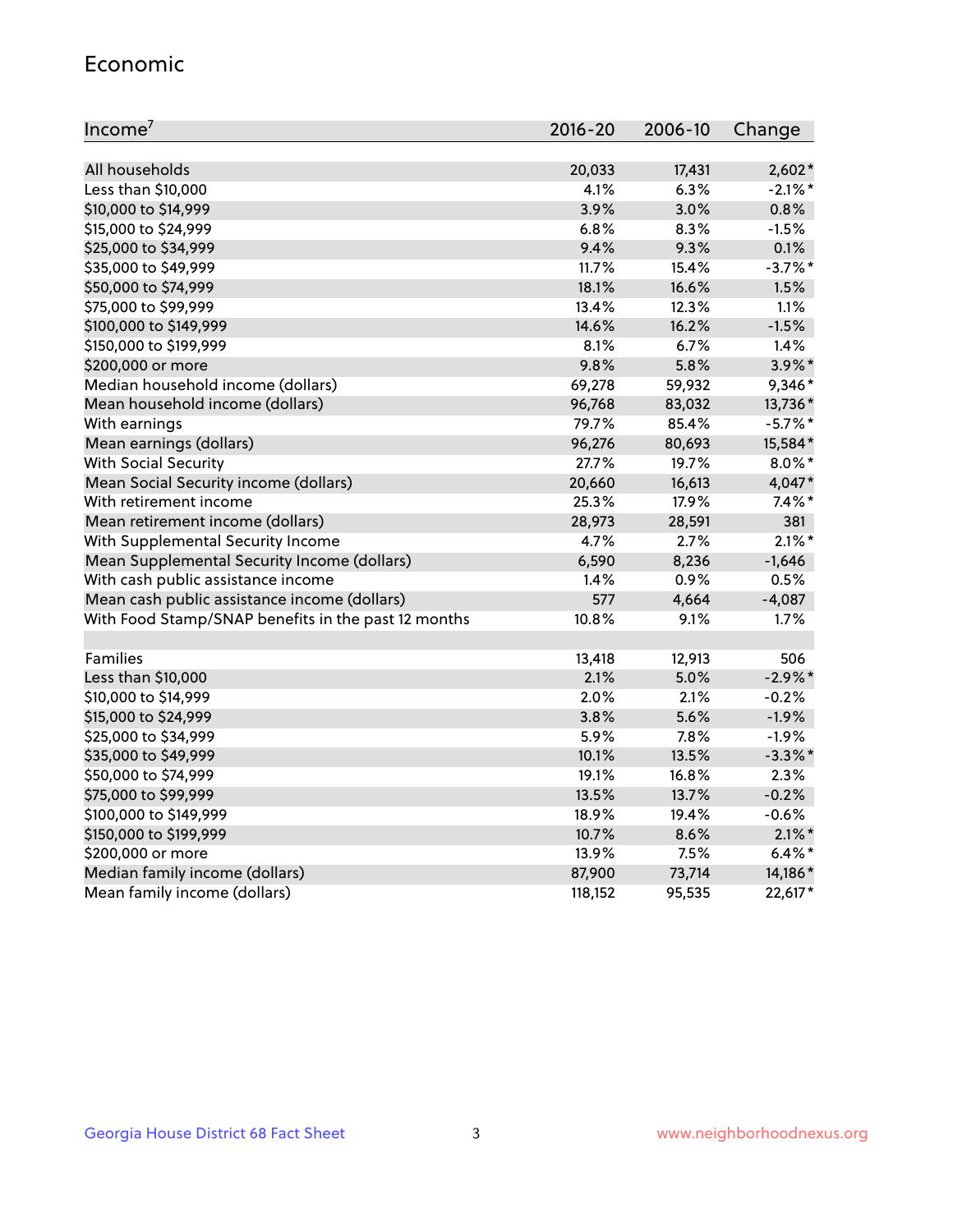## Economic, continued...

| Income, continued <sup>8</sup>                                        | $2016 - 20$ | 2006-10 | Change   |
|-----------------------------------------------------------------------|-------------|---------|----------|
|                                                                       |             |         |          |
| Nonfamily households                                                  | 6,615       | 4,519   | 2,097*   |
| Median nonfamily income (dollars)                                     | 36,972      | 36,051  | 921      |
| Mean nonfamily income (dollars)                                       | 50,515      | 44,184  | $6,331*$ |
| Median earnings for workers (dollars)                                 | 40,334      | 33,765  | $6,569*$ |
| Median earnings for male full-time, year-round workers                | 57,601      | 52,247  | 5,354*   |
| (dollars)                                                             |             |         |          |
| Median earnings for female full-time, year-round workers<br>(dollars) | 45,203      | 40,904  | 4,299*   |
| Per capita income (dollars)                                           | 38,261      | 30,535  | $7,727*$ |
|                                                                       |             |         |          |
| Families and People Below Poverty Level <sup>9</sup>                  | 2016-20     | 2006-10 | Change   |
|                                                                       |             |         |          |
| <b>All families</b>                                                   | 6.8%        | 8.2%    | $-1.4%$  |
| With related children under 18 years                                  | 9.7%        | 11.9%   | $-2.2%$  |
| With related children under 5 years only                              | 11.1%       | 18.4%   | $-7.3%$  |
| Married couple families                                               | 3.7%        | 3.0%    | 0.8%     |
| With related children under 18 years                                  | 5.6%        | 4.1%    | 1.4%     |
| With related children under 5 years only                              | 12.9%       | 4.9%    | 7.9%     |
| Families with female householder, no husband present                  | 14.9%       | 23.6%   | $-8.7%$  |
| With related children under 18 years                                  | 17.8%       | 27.1%   | $-9.3%$  |
| With related children under 5 years only                              | 6.9%        | 45.8%   | $-38.8%$ |
|                                                                       |             |         |          |
| All people                                                            | 8.7%        | 10.4%   | $-1.7%$  |
| Under 18 years                                                        | 11.2%       | 14.8%   | $-3.6%$  |
| Related children under 18 years                                       | 11.0%       | 13.9%   | $-2.8%$  |
| Related children under 5 years                                        | 12.0%       | 23.4%   | $-11.3%$ |
| Related children 5 to 17 years                                        | 10.7%       | 10.8%   | $-0.1%$  |
| 18 years and over                                                     | 7.9%        | 8.7%    | $-0.8%$  |
| 18 to 64 years                                                        | 7.5%        | 9.0%    | $-1.5%$  |
| 65 years and over                                                     | 9.3%        | 6.5%    | 2.8%     |
| People in families                                                    | 7.1%        | 8.8%    | $-1.7%$  |
| Unrelated individuals 15 years and over                               | 17.4%       | 21.3%   | $-4.0%$  |
|                                                                       |             |         |          |
| Non-Hispanic white people                                             | 5.8%        | 4.7%    | 1.1%     |
| Black or African-American people                                      | 10.6%       | 13.6%   | $-3.1%$  |
| Asian people                                                          | 3.9%        | 7.2%    | $-3.3%$  |
| Hispanic or Latino people                                             | 7.0%        | 26.4%   | $-19.4%$ |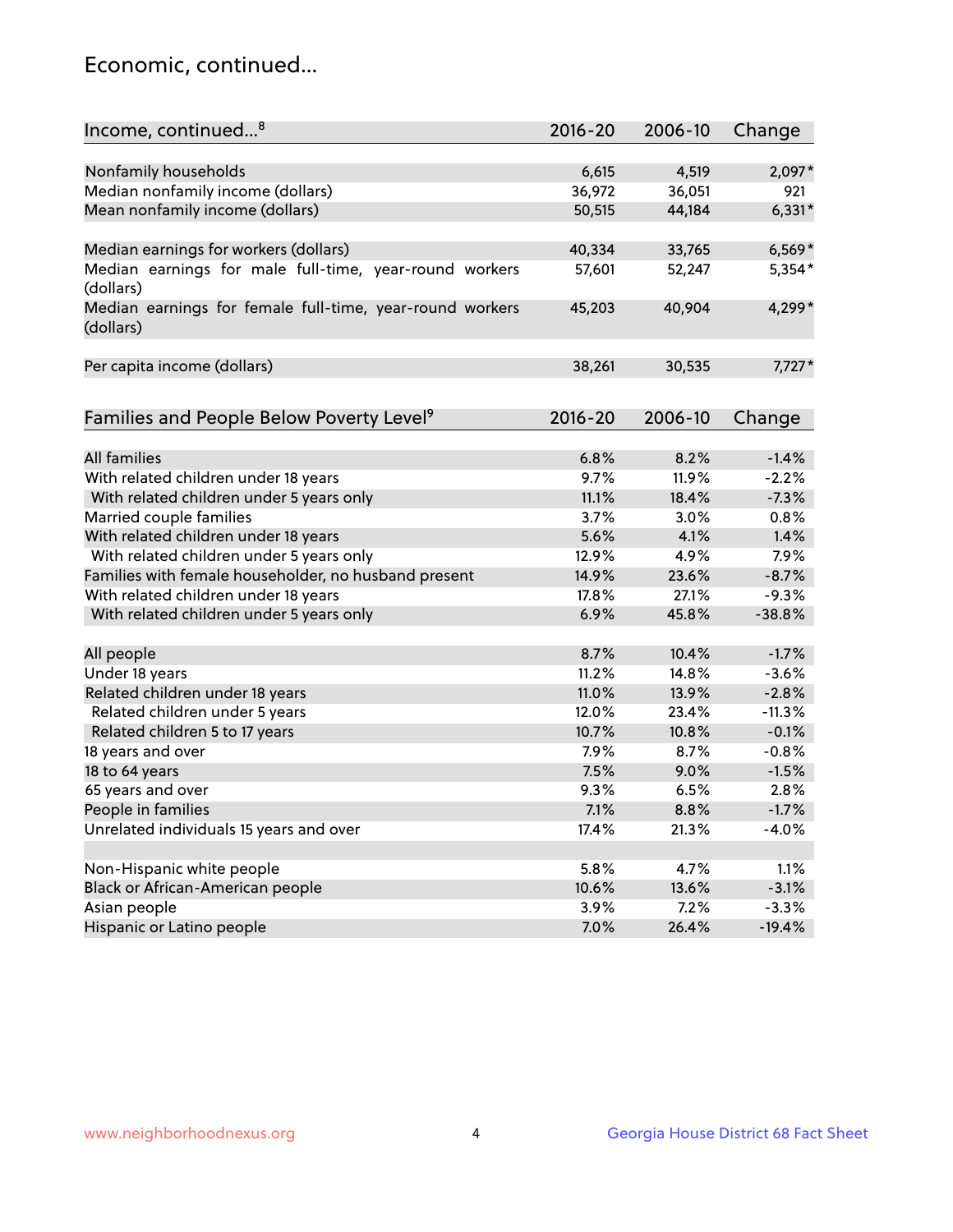## Employment

| Employment Status <sup>10</sup>                                                               | $2016 - 20$ | 2006-10 | Change     |
|-----------------------------------------------------------------------------------------------|-------------|---------|------------|
|                                                                                               |             |         |            |
| Population 16 years and over                                                                  | 41,050      | 36,055  | 4,995*     |
| In labor force                                                                                | 65.1%       | 69.8%   | $-4.7%$ *  |
| Civilian labor force                                                                          | 64.9%       | 69.4%   | $-4.5%$ *  |
| Employed                                                                                      | 62.2%       | 63.4%   | $-1.1%$    |
| Unemployed                                                                                    | 2.7%        | 6.0%    | $-3.3%$    |
| <b>Armed Forces</b>                                                                           | 0.2%        | 0.4%    | $-0.3%$    |
| Not in labor force                                                                            | 34.9%       | 30.2%   | 4.7%*      |
| Civilian labor force                                                                          | 26,658      |         | 1,632      |
|                                                                                               |             | 25,026  |            |
| <b>Unemployment Rate</b>                                                                      | 4.1%        | 8.7%    | $-4.5%$    |
| Females 16 years and over                                                                     | 22,546      | 19,414  | $3,133*$   |
| In labor force                                                                                | 60.3%       | 63.7%   | $-3.4%$    |
| Civilian labor force                                                                          | 60.3%       | 63.5%   | $-3.2%$    |
| Employed                                                                                      | 57.6%       | 56.8%   | 0.7%       |
|                                                                                               |             |         |            |
| Own children of the householder under 6 years                                                 | 4,094       | 3,731   | 364        |
| All parents in family in labor force                                                          | 72.8%       | 65.8%   | 7.0%       |
| Own children of the householder 6 to 17 years                                                 | 8,845       | 9,050   | $-205$     |
| All parents in family in labor force                                                          | 80.2%       | 77.7%   | 2.5%       |
|                                                                                               |             |         |            |
| Industry <sup>11</sup>                                                                        | $2016 - 20$ | 2006-10 | Change     |
|                                                                                               |             |         |            |
| Civilian employed population 16 years and over                                                | 25,553      | 22,853  | 2,700*     |
| Agriculture, forestry, fishing and hunting, and mining                                        | 0.4%        | 0.2%    | 0.2%       |
| Construction                                                                                  | 4.8%        | 5.3%    | $-0.5%$    |
| Manufacturing                                                                                 | 6.0%        | 7.2%    | $-1.3%$    |
| Wholesale trade                                                                               | 3.3%        | 2.9%    | 0.3%       |
| Retail trade                                                                                  | 8.7%        | 11.3%   | $-2.6\%$ * |
| Transportation and warehousing, and utilities                                                 | 14.6%       | 12.5%   | $2.1\%$ *  |
| Information                                                                                   | 5.3%        | 2.7%    | $2.6\%$ *  |
| Finance and insurance, and real estate and rental and leasing                                 | 6.4%        | 8.4%    | $-2.0\%$ * |
| Professional, scientific, and management, and administrative<br>and waste management services | 11.5%       | 10.8%   | 0.7%       |
| Educational services, and health care and social assistance                                   | 20.1%       | 19.6%   | 0.5%       |
| Arts, entertainment, and recreation, and accommodation and                                    | $9.4\%$     | 8.6%    | 0.7%       |
| food services                                                                                 |             |         |            |
| Other services, except public administration                                                  | 4.0%        | 4.5%    | $-0.5%$    |
| Public administration                                                                         | 5.7%        | 6.0%    | $-0.3%$    |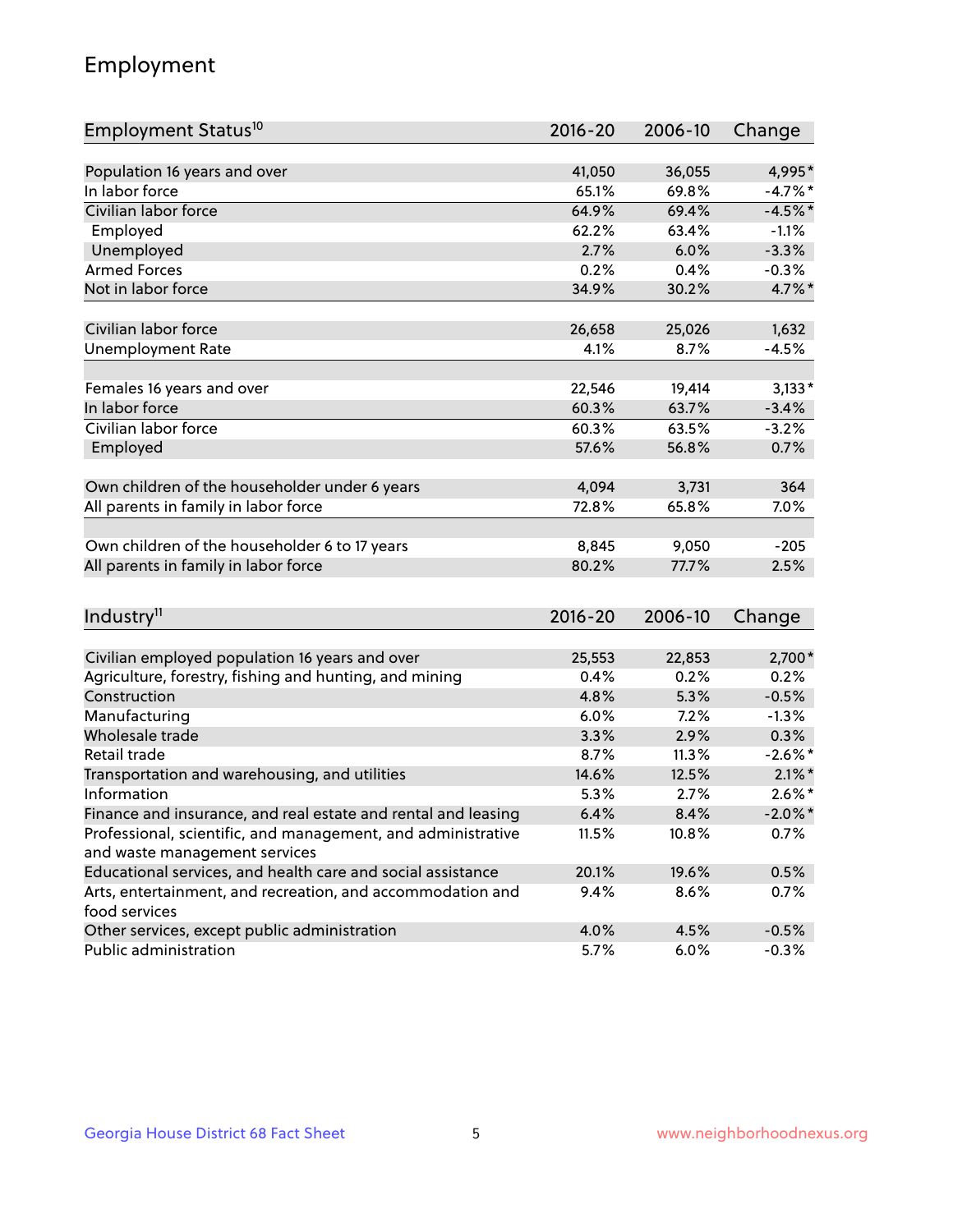## Employment, continued...

| Occupation <sup>12</sup>                                                    | $2016 - 20$ | 2006-10 | Change    |
|-----------------------------------------------------------------------------|-------------|---------|-----------|
| Civilian employed population 16 years and over                              | 25,553      | 22,853  | $2,700*$  |
|                                                                             | 40.0%       | 36.9%   | $3.1\%$ * |
| Management, business, science, and arts occupations<br>Service occupations  | 15.7%       | 14.2%   | 1.5%      |
|                                                                             |             |         | $-8.5%$ * |
| Sales and office occupations                                                | 22.2%       | 30.7%   |           |
| and<br>Natural<br>resources,<br>construction,<br>maintenance<br>occupations | 7.4%        | 5.9%    | 1.5%      |
| Production, transportation, and material moving occupations                 | 14.8%       | 12.4%   | $2.4\%$ * |
| Class of Worker <sup>13</sup>                                               | $2016 - 20$ | 2006-10 | Change    |
|                                                                             |             |         |           |
| Civilian employed population 16 years and over                              | 25,553      | 22,853  | 2,700*    |
| Private wage and salary workers                                             | 79.7%       | 79.7%   | $-0.0%$   |
| Government workers                                                          | 15.3%       | 16.2%   | $-1.0%$   |
| Self-employed in own not incorporated business workers                      | 5.0%        | 4.0%    | 1.0%      |
| Unpaid family workers                                                       | 0.1%        | 0.1%    | 0.0%      |
| Job Flows <sup>14</sup>                                                     | 2019        | 2010    | Change    |
|                                                                             |             |         |           |
| Total Jobs in district                                                      | 26,504      | 17,675  | 8,829     |
| Held by residents of district                                               | 7.6%        | 8.5%    | $-0.9%$   |
| Held by non-residents of district                                           | 92.4%       | 91.5%   | 0.9%      |
|                                                                             |             |         |           |
| Jobs by Industry Sector <sup>15</sup>                                       | 2019        | 2010    | Change    |
| Total Jobs in district                                                      | 26,504      | 17,675  | 8,829     |
| Goods Producing sectors                                                     | 10.5%       | 9.3%    | 1.1%      |
| Trade, Transportation, and Utilities sectors                                | 35.6%       | 33.8%   | 1.7%      |
| All Other Services sectors                                                  | 54.0%       | 56.8%   | $-2.9%$   |
|                                                                             |             |         |           |
| Total Jobs in district held by district residents                           | 2,014       | 1,511   | 503       |
| <b>Goods Producing sectors</b>                                              | 10.0%       | 9.3%    | 0.7%      |
| Trade, Transportation, and Utilities sectors                                | 23.4%       | 18.8%   | 4.6%      |
| All Other Services sectors                                                  | 66.5%       | 71.9%   | $-5.3%$   |
|                                                                             |             |         |           |
| Jobs by Earnings <sup>16</sup>                                              | 2019        | 2010    | Change    |
|                                                                             |             |         |           |
| Total Jobs in district                                                      | 26,504      | 17,675  | 8,829     |
| Jobs with earnings \$1250/month or less                                     | 21.8%       | 21.6%   | 0.2%      |
| Jobs with earnings \$1251/month to \$3333/month                             | 37.5%       | 39.1%   | $-1.6%$   |
| Jobs with earnings greater than \$3333/month                                | 40.7%       | 39.3%   | 1.4%      |
| Total Jobs in district held by district residents                           | 2,014       | 1,511   | 503       |
| Jobs with earnings \$1250/month or less                                     | 29.4%       | 30.9%   | $-1.5%$   |
| Jobs with earnings \$1251/month to \$3333/month                             | 34.3%       | 34.7%   | $-0.4%$   |
| Jobs with earnings greater than \$3333/month                                | 36.3%       | 34.3%   | 1.9%      |
|                                                                             |             |         |           |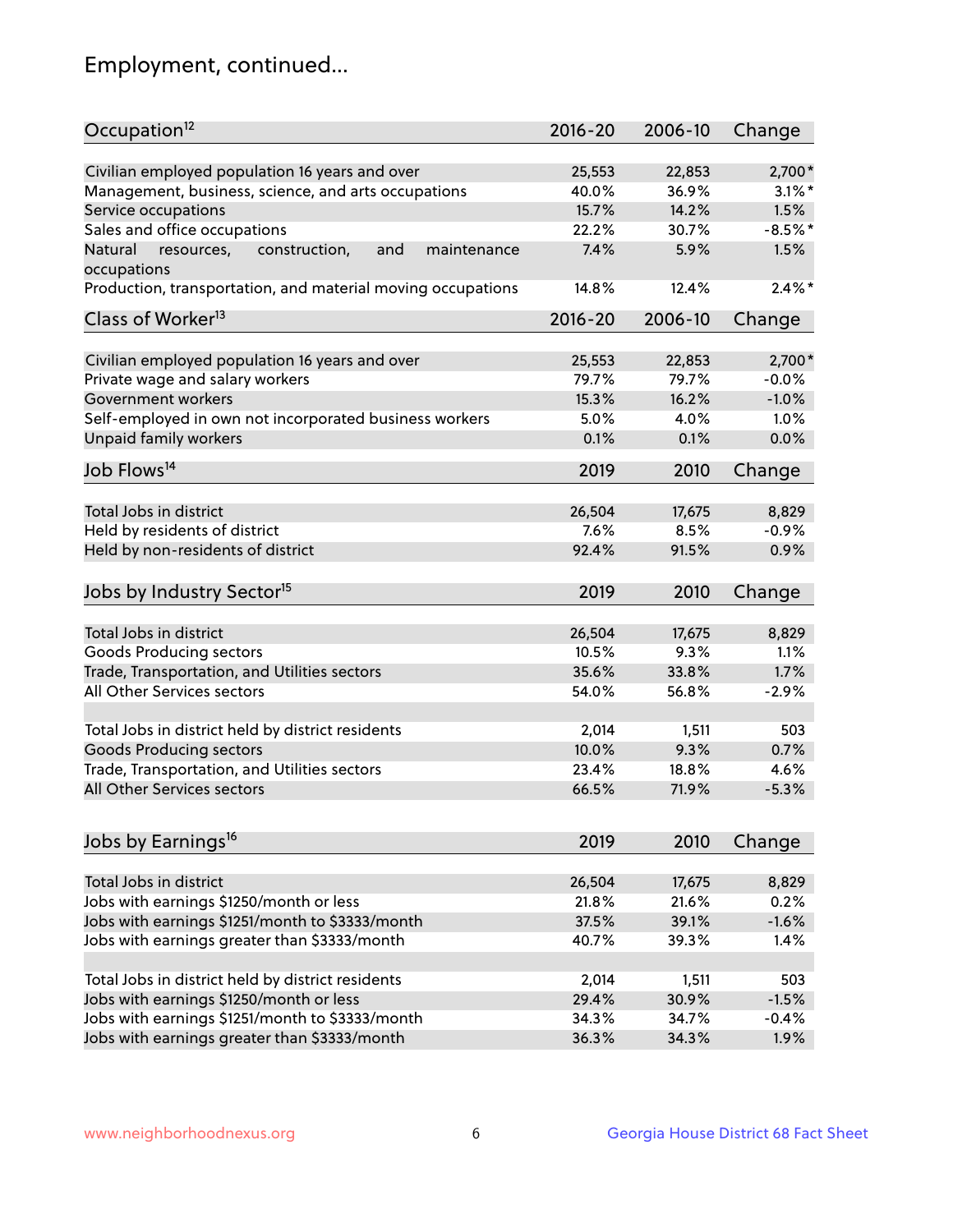## Employment, continued...

| 2019   | 2010   | Change  |
|--------|--------|---------|
|        |        |         |
| 26,504 | 17,675 | 8,829   |
| 25.0%  | 20.7%  | 4.2%    |
| 55.0%  | 62.2%  | $-7.2%$ |
| 20.0%  | 17.0%  | 2.9%    |
|        |        |         |
| 2.014  | 1.511  | 503     |
| 25.4%  | 22.0%  | 3.4%    |
| 49.4%  | 56.6%  | $-7.2%$ |
| 25.2%  | 21.4%  | 3.7%    |
|        |        |         |

#### Education

| School Enrollment <sup>18</sup>                | $2016 - 20$ | 2006-10 | Change     |
|------------------------------------------------|-------------|---------|------------|
|                                                |             |         |            |
| Population 3 years and over enrolled in school | 14,006      | 14,909  | $-903$     |
| Nursery school, preschool                      | 5.9%        | 7.5%    | $-1.6%$    |
| Kindergarten                                   | 4.8%        | 4.7%    | 0.1%       |
| Elementary school (grades 1-8)                 | 39.9%       | 42.3%   | $-2.5%$    |
| High school (grades 9-12)                      | 28.1%       | 22.3%   | $5.8\%$ *  |
| College or graduate school                     | 21.4%       | 23.2%   | $-1.8%$    |
| Educational Attainment <sup>19</sup>           | $2016 - 20$ | 2006-10 | Change     |
|                                                |             |         |            |
| Population 25 years and over                   | 34,513      | 30,506  | $4,007*$   |
| Less than 9th grade                            | 2.0%        | 3.1%    | $-1.2%$    |
| 9th to 12th grade, no diploma                  | 5.6%        | 6.0%    | $-0.5%$    |
| High school graduate (includes equivalency)    | 23.2%       | 23.8%   | $-0.6\%$   |
| Some college, no degree                        | 20.4%       | 23.5%   | $-3.1\%$ * |
| Associate's degree                             | 8.8%        | 6.6%    | $2.2\%$ *  |
| Bachelor's degree                              | 22.9%       | 22.7%   | 0.2%       |
| Graduate or professional degree                | 17.2%       | 14.3%   | $2.9\%*$   |
|                                                |             |         |            |
| Percent high school graduate or higher         | 92.5%       | 90.8%   | 1.6%       |
| Percent bachelor's degree or higher            | 40.1%       | 37.0%   | 3.1%       |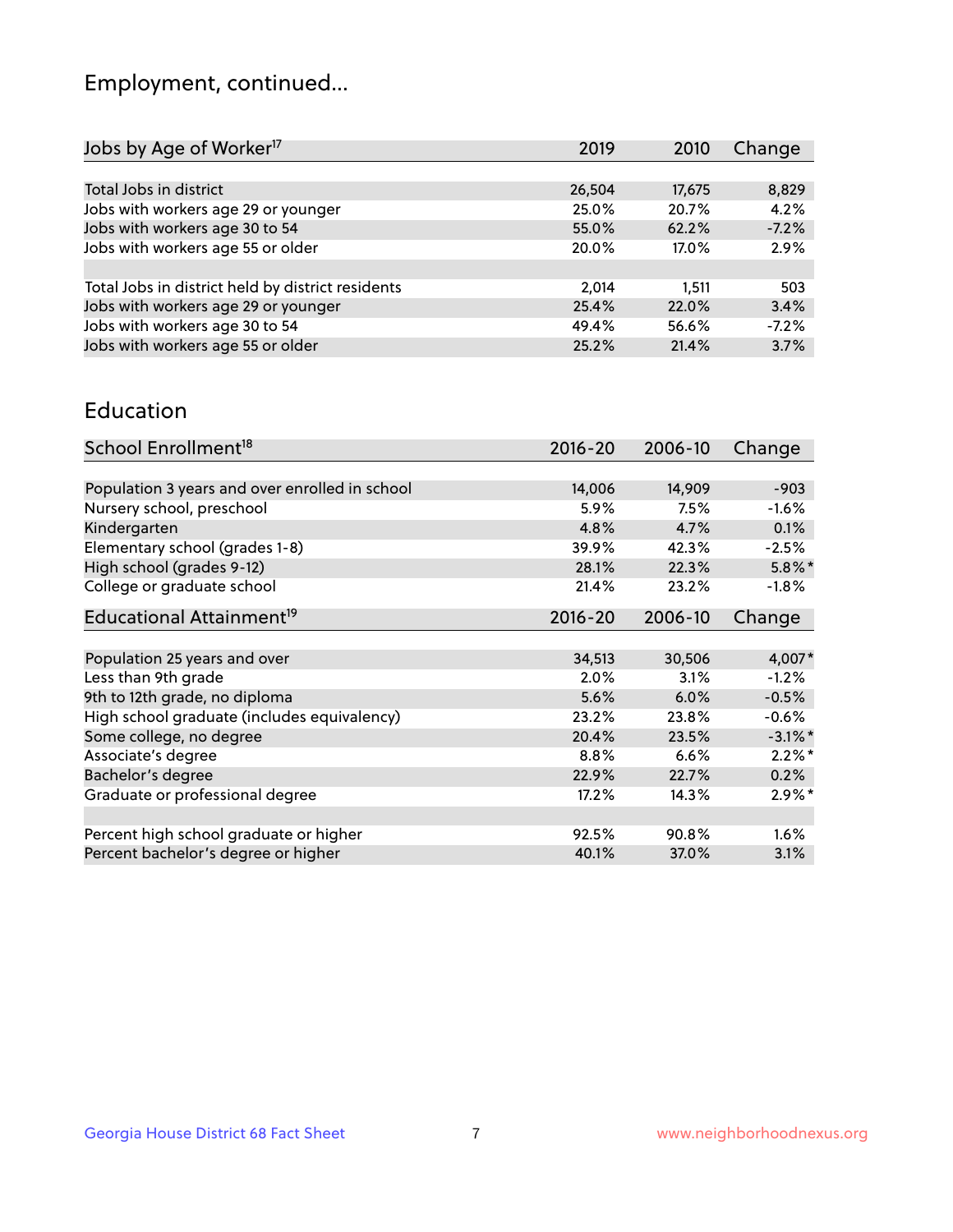## Housing

| Households by Type <sup>20</sup>                     | 2016-20     | 2006-10         | Change     |
|------------------------------------------------------|-------------|-----------------|------------|
|                                                      |             |                 |            |
| <b>Total households</b>                              | 20,033      | 17,431          | $2,602*$   |
| Family households (families)                         | 67.0%       | 74.1%           | $-7.1\%$ * |
| With own children under 18 years                     | 30.5%       | 36.9%           | $-6.4\%$ * |
| Married-couple family                                | 46.8%       | 52.8%           | $-6.0\%$ * |
| With own children of the householder under 18 years  | 21.2%       | 23.6%           | $-2.4%$    |
| Male householder, no wife present, family            | 3.8%        | 3.7%            | 0.1%       |
| With own children of the householder under 18 years  | 1.4%        | 1.4%            | $-0.0%$    |
| Female householder, no husband present, family       | 16.4%       | 17.6%           | $-1.2%$    |
| With own children of the householder under 18 years  | 7.9%        | 11.9%           | $-3.9\%$ * |
| Nonfamily households                                 | 33.0%       | 25.9%           | $7.1\%$ *  |
| Householder living alone                             | 29.5%       | 22.5%           | $7.0\%$ *  |
| 65 years and over                                    | 11.9%       | 4.8%            | $7.1\%$ *  |
|                                                      |             |                 |            |
| Households with one or more people under 18 years    | 34.4%       | 40.8%           | $-6.4\%$ * |
| Households with one or more people 65 years and over | 29.2%       | 16.5%           | 12.7%*     |
| Average household size                               | 2.62        | 2.72            | $-0.10*$   |
|                                                      | 3.29        | 3.21            | 0.08       |
| Average family size                                  |             |                 |            |
| Housing Occupancy <sup>21</sup>                      | $2016 - 20$ | 2006-10         | Change     |
| Total housing units                                  | 21,784      | 19,627          | $2,158*$   |
| Occupied housing units                               | 92.0%       | 88.8%           | $3.1\%$ *  |
| Vacant housing units                                 | 8.0%        | 11.2%           | $-3.1\%$ * |
|                                                      |             |                 |            |
| Homeowner vacancy rate                               | 1.5         | 3.9             | $-2.4$     |
| Rental vacancy rate                                  | 7.3         | 15.8            | $-8.4*$    |
| Units in Structure <sup>22</sup>                     | $2016 - 20$ | 2006-10         | Change     |
|                                                      |             |                 |            |
| Total housing units                                  | 21,784      | 19,627<br>67.4% | $2,158*$   |
| 1-unit, detached                                     | 70.5%       |                 | $3.1\%$ *  |
| 1-unit, attached                                     | 4.3%        | 4.1%            | 0.2%       |
| 2 units                                              | 0.7%        | 1.0%            | $-0.3%$    |
| 3 or 4 units                                         | 3.2%        | 2.3%            | 0.9%       |
| 5 to 9 units                                         | 6.8%        | 10.0%           | $-3.1\%$ * |
| 10 to 19 units                                       | 6.2%        | 7.3%            | $-1.1%$    |
| 20 or more units                                     | 4.3%        | 3.7%            | 0.6%       |
| Mobile home                                          | 3.8%        | 4.1%            | $-0.2%$    |
| Boat, RV, van, etc.                                  | 0.0%        | 0.0%            | 0.0%       |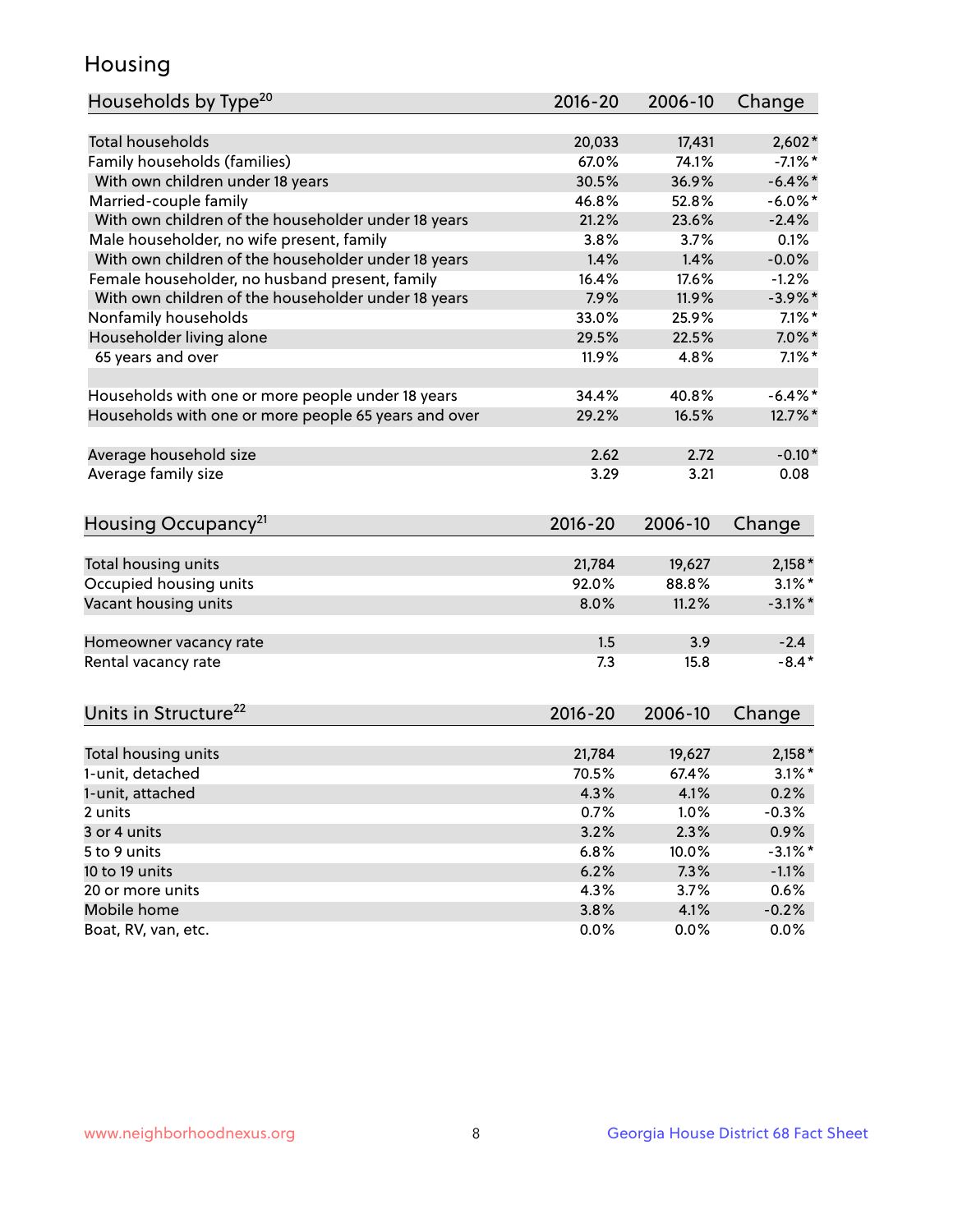## Housing, Continued...

| Year Structure Built <sup>23</sup>             | 2016-20     | 2006-10 | Change     |
|------------------------------------------------|-------------|---------|------------|
| Total housing units                            | 21,784      | 19,627  | $2,158*$   |
| Built 2014 or later                            | 7.0%        | (X)     | (X)        |
| Built 2010 to 2013                             | 4.3%        | (X)     | (X)        |
| Built 2000 to 2009                             | 31.5%       | 29.5%   | 2.0%       |
| Built 1990 to 1999                             | 19.2%       | 22.3%   | $-3.1\%$ * |
| Built 1980 to 1989                             | 19.1%       | 19.3%   | $-0.2%$    |
| Built 1970 to 1979                             | 12.6%       | 19.5%   | $-6.8\%$ * |
| Built 1960 to 1969                             | 3.3%        | 5.2%    | $-1.9%$ *  |
| Built 1950 to 1959                             | 1.8%        | 2.6%    | $-0.8%$    |
| Built 1940 to 1949                             | 0.1%        | 1.1%    | $-1.0%$    |
| Built 1939 or earlier                          | 1.0%        | 0.5%    | 0.4%       |
| Housing Tenure <sup>24</sup>                   | $2016 - 20$ | 2006-10 | Change     |
| Occupied housing units                         | 20,033      | 17,431  | $2,602*$   |
| Owner-occupied                                 | 65.7%       | 71.8%   | $-6.2\%$ * |
| Renter-occupied                                | 34.3%       | 28.2%   | $6.2\% *$  |
| Average household size of owner-occupied unit  | 2.64        | 2.75    | $-0.11*$   |
| Average household size of renter-occupied unit | 2.58        | 2.65    | $-0.07$    |
| Residence 1 Year Ago <sup>25</sup>             | $2016 - 20$ | 2006-10 | Change     |
| Population 1 year and over                     | 51,554      | 47,585  | 3,969*     |
| Same house                                     | 86.7%       | 82.7%   | $4.1\%$ *  |
| Different house in the U.S.                    | 12.3%       | 17.1%   | $-4.8\%$ * |
| Same county                                    | 4.1%        | 8.2%    | $-4.1%$ *  |
| Different county                               | 8.1%        | 8.9%    | $-0.7%$    |
| Same state                                     | 4.8%        | 5.8%    | $-1.0%$    |
| Different state                                | 3.4%        | 3.1%    | 0.3%       |
| Abroad                                         | 1.0%        | 0.3%    | $0.7\%$ *  |
| Value of Housing Unit <sup>26</sup>            | $2016 - 20$ | 2006-10 | Change     |
| Owner-occupied units                           | 13,153      | 12,520  | 633        |
| Less than \$50,000                             | 3.5%        | 4.7%    | $-1.2%$    |
| \$50,000 to \$99,999                           | 6.6%        | 6.9%    | $-0.3%$    |
| \$100,000 to \$149,999                         | 15.0%       | 14.7%   | 0.2%       |
| \$150,000 to \$199,999                         | 17.3%       | 18.5%   | $-1.2%$    |
| \$200,000 to \$299,999                         | 19.8%       | 24.1%   | $-4.3\%$ * |
| \$300,000 to \$499,999                         | 25.0%       | 19.5%   | $5.5%$ *   |
| \$500,000 to \$999,999                         | 10.4%       | 9.4%    | 1.0%       |
| \$1,000,000 or more                            | 2.4%        | 2.0%    | 0.4%       |
| Median (dollars)                               | 233,637     | 218,231 | 15,406*    |
| Mortgage Status <sup>27</sup>                  | $2016 - 20$ | 2006-10 | Change     |
| Owner-occupied units                           | 13,153      | 12,520  | 633        |
| Housing units with a mortgage                  | 71.0%       | 78.4%   | $-7.4\%$ * |
| Housing units without a mortgage               | 29.0%       | 21.6%   | $7.4\%$ *  |
|                                                |             |         |            |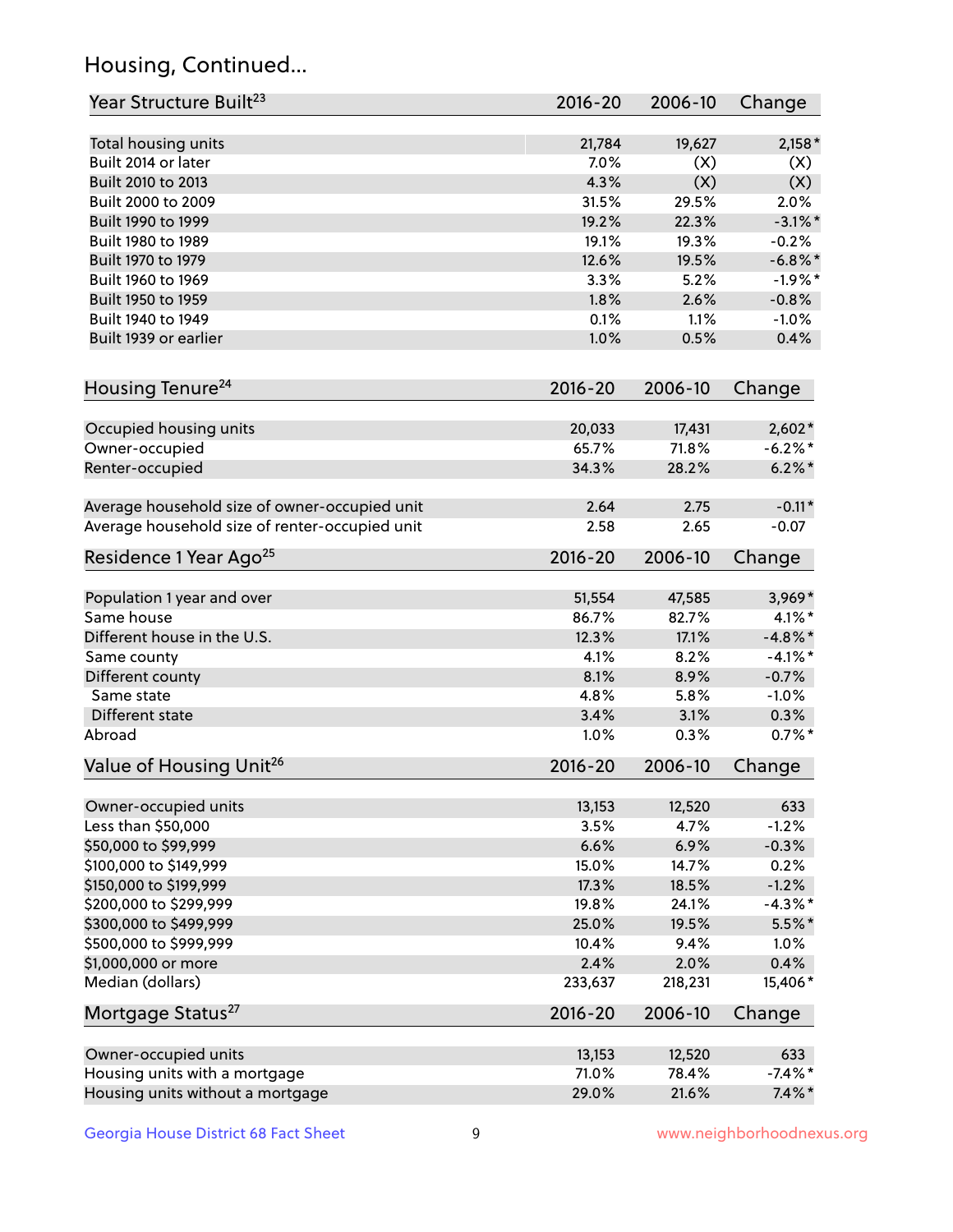## Housing, Continued...

| Selected Monthly Owner Costs <sup>28</sup>                                            | 2016-20     | 2006-10 | Change     |
|---------------------------------------------------------------------------------------|-------------|---------|------------|
| Housing units with a mortgage                                                         | 9,334       | 9,811   | $-477$     |
| Less than \$300                                                                       | 0.0%        | 0.3%    | $-0.3%$    |
| \$300 to \$499                                                                        | 0.4%        | 0.3%    | 0.0%       |
| \$500 to \$999                                                                        | 14.0%       | 7.7%    | 6.3%       |
| \$1,000 to \$1,499                                                                    | 30.2%       | 31.0%   | $-0.8%$    |
| \$1,500 to \$1,999                                                                    | 24.5%       | 23.4%   | 1.1%       |
| \$2,000 to \$2,999                                                                    | 15.4%       | 22.6%   | $-7.2%$    |
| \$3,000 or more                                                                       | 15.5%       | 14.6%   | 0.9%       |
| Median (dollars)                                                                      | 1,611       | 1,727   | $-116*$    |
|                                                                                       |             |         |            |
| Housing units without a mortgage                                                      | 3,819       | 2,709   | $1,110*$   |
| Less than \$150                                                                       | 1.9%        | 0.7%    | 1.2%       |
| \$150 to \$249                                                                        | 8.6%        | 11.9%   | $-3.3%$    |
| \$250 to \$349                                                                        | 11.2%       | 15.8%   | $-4.7%$    |
| \$350 to \$499                                                                        | 21.7%       | 22.9%   | $-1.3%$    |
| \$500 to \$699                                                                        | 30.7%       | 28.4%   | 2.4%       |
| \$700 or more                                                                         | 25.9%       | 20.3%   | 5.6%       |
| Median (dollars)                                                                      | 531         | 490     | $41*$      |
| Selected Monthly Owner Costs as a Percentage of<br>Household Income <sup>29</sup>     | $2016 - 20$ | 2006-10 | Change     |
| Housing units with a mortgage (excluding units where<br>SMOCAPI cannot be computed)   | 9,315       | 9,784   | $-469$     |
| Less than 20.0 percent                                                                | 44.2%       | 31.1%   | 13.1%*     |
| 20.0 to 24.9 percent                                                                  | 14.3%       | 16.1%   | $-1.9%$    |
| 25.0 to 29.9 percent                                                                  | 10.4%       | 11.9%   | $-1.5%$    |
| 30.0 to 34.9 percent                                                                  | 6.2%        | 9.1%    | $-3.0\%$ * |
| 35.0 percent or more                                                                  | 24.9%       | 31.7%   | $-6.8\%$ * |
| Not computed                                                                          | 19          | 28      | -9         |
| Housing unit without a mortgage (excluding units where<br>SMOCAPI cannot be computed) | 3,783       | 2,673   | $1,110*$   |
| Less than 10.0 percent                                                                | 51.5%       | 50.3%   | 1.2%       |
| 10.0 to 14.9 percent                                                                  | 22.5%       | 15.6%   | $6.8\%$ *  |
| 15.0 to 19.9 percent                                                                  | 5.5%        | 14.0%   | $-8.5%$ *  |
| 20.0 to 24.9 percent                                                                  | 7.4%        | 4.3%    | 3.1%       |
| 25.0 to 29.9 percent                                                                  | 2.6%        | 3.9%    | $-1.3%$    |
| 30.0 to 34.9 percent                                                                  | 3.4%        | 4.0%    | $-0.6%$    |
| 35.0 percent or more                                                                  | 7.1%        | 7.9%    | $-0.8%$    |
| Not computed                                                                          | 36          | 37      | $-1$       |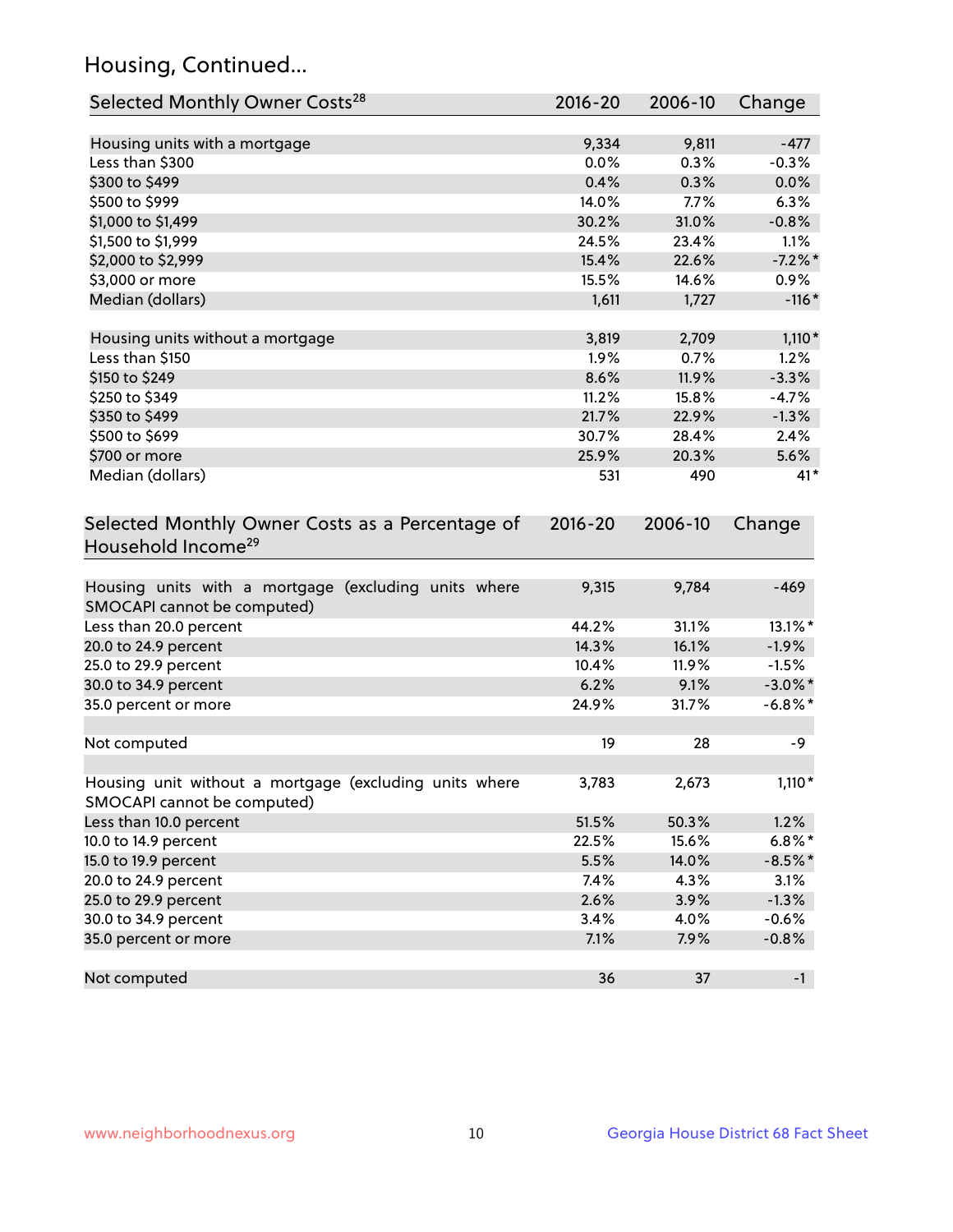## Housing, Continued...

| Gross Rent <sup>30</sup>   | 2016-20 | 2006-10 | Change  |
|----------------------------|---------|---------|---------|
|                            |         |         |         |
| Occupied units paying rent | 6,664   | 4,735   | 1,929*  |
| Less than \$200            | 0.6%    | 0.9%    | $-0.4%$ |
| \$200 to \$499             | 4.3%    | 5.8%    | $-1.6%$ |
| \$500 to \$749             | $8.0\%$ | 15.8%   | $-7.7%$ |
| \$750 to \$999             | 26.2%   | 35.6%   | $-9.4%$ |
| \$1,000 to \$1,499         | 35.3%   | 31.7%   | 3.7%    |
| \$1,500 to \$1,999         | 20.5%   | 8.5%    | 12.1%*  |
| \$2,000 or more            | 5.1%    | 1.7%    | 3.3%    |
| Median (dollars)           | 1,117   | 1,078   | 39      |
|                            |         |         |         |
| No rent paid               | 217     | 176     | 41      |
|                            |         |         |         |

| Gross Rent as a Percentage of Household Income <sup>31</sup>                   | $2016 - 20$ | 2006-10 | Change    |
|--------------------------------------------------------------------------------|-------------|---------|-----------|
|                                                                                |             |         |           |
| Occupied units paying rent (excluding units where GRAPI<br>cannot be computed) | 6,659       | 4,632   | $2,027*$  |
| Less than 15.0 percent                                                         | 13.9%       | 13.1%   | 0.8%      |
| 15.0 to 19.9 percent                                                           | 13.7%       | 8.8%    | $5.0\%$ * |
| 20.0 to 24.9 percent                                                           | 12.8%       | 11.4%   | 1.4%      |
| 25.0 to 29.9 percent                                                           | 6.4%        | 9.8%    | $-3.4%$   |
| 30.0 to 34.9 percent                                                           | 11.5%       | 8.5%    | 3.0%      |
| 35.0 percent or more                                                           | 41.6%       | 48.5%   | $-6.9%$   |
|                                                                                |             |         |           |
| Not computed                                                                   | 221         | 279     | $-57$     |

## Transportation

| Commuting to Work <sup>32</sup>           | 2016-20 | 2006-10 | Change    |
|-------------------------------------------|---------|---------|-----------|
|                                           |         |         |           |
| Workers 16 years and over                 | 25,098  | 22,254  | $2,844*$  |
| Car, truck, or van - drove alone          | 77.0%   | 77.4%   | $-0.4%$   |
| Car, truck, or van - carpooled            | 8.4%    | 10.2%   | $-1.8%$   |
| Public transportation (excluding taxicab) | 2.9%    | 4.3%    | $-1.4%$   |
| Walked                                    | 0.2%    | 1.2%    | $-1.0%$   |
| Other means                               | 2.9%    | $1.9\%$ | 0.9%      |
| Worked at home                            | 8.6%    | 4.9%    | $3.7\%$ * |
|                                           |         |         |           |
| Mean travel time to work (minutes)        | 31.1    | 29.5    | $1.6*$    |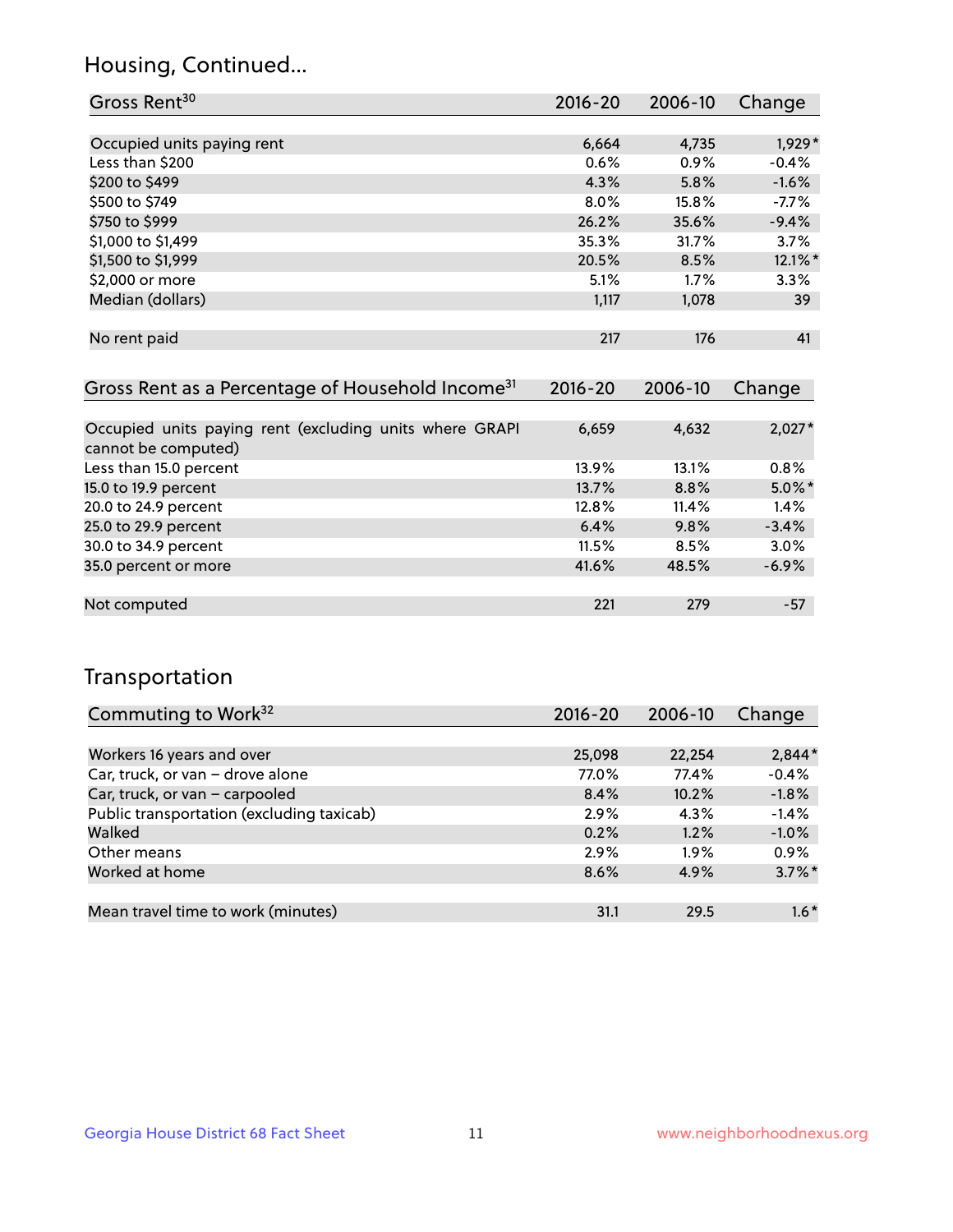## Transportation, Continued...

| Vehicles Available <sup>33</sup> | $2016 - 20$ | 2006-10 | Change   |
|----------------------------------|-------------|---------|----------|
|                                  |             |         |          |
| Occupied housing units           | 20,033      | 17.431  | $2,602*$ |
| No vehicles available            | 5.1%        | 4.9%    | 0.2%     |
| 1 vehicle available              | 32.0%       | 32.0%   | $-0.1%$  |
| 2 vehicles available             | 40.3%       | 38.1%   | 2.2%     |
| 3 or more vehicles available     | 22.6%       | 24.9%   | $-2.3%$  |

#### Health

| Health Insurance coverage <sup>34</sup>                 | 2016-20 |
|---------------------------------------------------------|---------|
|                                                         |         |
| Civilian Noninstitutionalized Population                | 52,478  |
| With health insurance coverage                          | 90.8%   |
| With private health insurance coverage                  | 71.4%   |
| With public health coverage                             | 31.2%   |
| No health insurance coverage                            | 9.2%    |
| Civilian Noninstitutionalized Population Under 19 years | 14,437  |
| No health insurance coverage                            | 3.2%    |
| Civilian Noninstitutionalized Population 19 to 64 years | 30,224  |
| In labor force:                                         | 24,202  |
| Employed:                                               | 23,216  |
| With health insurance coverage                          | 86.9%   |
| With private health insurance coverage                  | 83.7%   |
| With public coverage                                    | 6.2%    |
| No health insurance coverage                            | 13.1%   |
| Unemployed:                                             | 986     |
| With health insurance coverage                          | 77.6%   |
| With private health insurance coverage                  | 57.9%   |
| With public coverage                                    | 24.2%   |
| No health insurance coverage                            | 22.4%   |
| Not in labor force:                                     | 6,022   |
| With health insurance coverage                          | 82.3%   |
| With private health insurance coverage                  | 61.2%   |
| With public coverage                                    | 26.7%   |
| No health insurance coverage                            | 17.7%   |